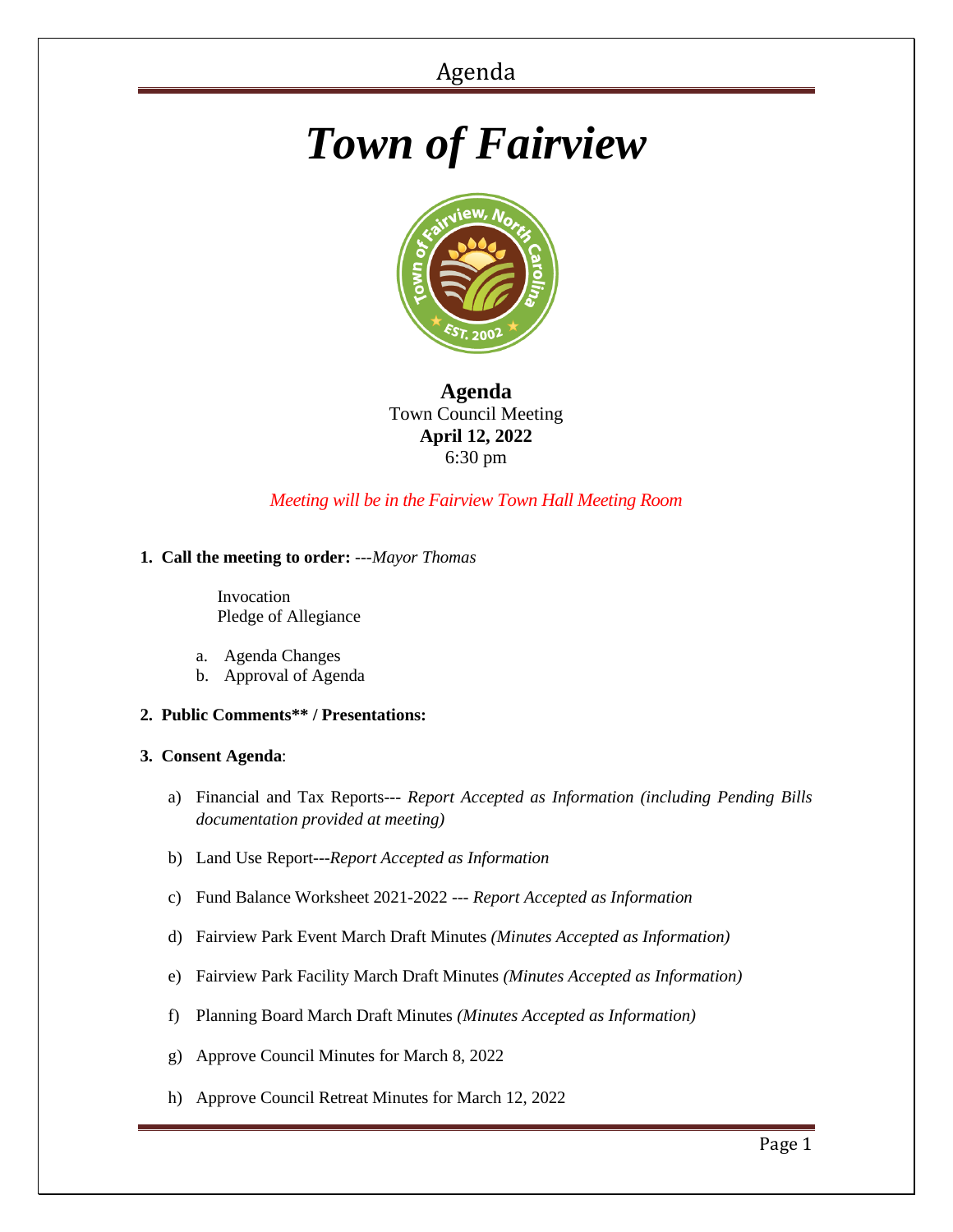# Agenda

- i) Approve the ARPA Grant Funds in the amount of \$133,598.25 and approve the use as revenue replacement as allowed by the final rule of the US Treasury and put in the fund balance.
- j) Re-Approve Text Amendment #TC 22-005 Land Use Ordinance Section 113 (a) (d) previously on 3/8/22 without Planning Board recommendation. On 3/15/22 the Planning Board made a recommendation (6-0) to approve Text Amendment #TC 22-005
- k) Approve letter to Secretary Pete Buttigieg regarding CRTPO

#### **4**. **Items of Business:**

#### **Item 1: Discuss/Approve TC 22-016 text change in Land Use Ordinance**

Discuss TC 22-016 text change in ordinance (per 160D, the definition page (32)) *-- - Ed Humphries*

 Remove "constructed after July 1, 1976" in: Manufactured Home, Class A and Manufactured Home, Class C

 Remove Manufactured Home, Class E "A manufactured home that does not meet the 1976 criterion"

#### **Mayor to Open Public Hearing**

#### **Public Comments**

## **Mayor to Close Public Hearing**

**Decision to Approve:** TC 22-016 text change in ordinance (per 160D, the definition page (32)).

Motion to approve would include the following zoning statement: The proposed zoning amendment under consideration is/is not found to be reasonable and consistent with the recommendations of the Town's adopted Comprehensive Plan, the Town of Fairview Land Use Plan (Revised November 11, 2018), and the Town of Fairview Land Use Ordinance (effective July 1, 2005)

#### **Item 2: Discuss/Approve the Fairview Comprehensive Plan**

Review the Fairview Comprehensive Plan and discuss removing the following marked in red ---*Ed Humphries*

#### Housing-Objectives

"To maintain the existing quality of residential neighborhoods through enforcement of land use and building codes. Since housing demand is more likely on the western side of Fairview due to proximity to I-485 and the Charlotte Metro area, higher density housing would be considered in this area, but only with proper conditions, adequate sewer,